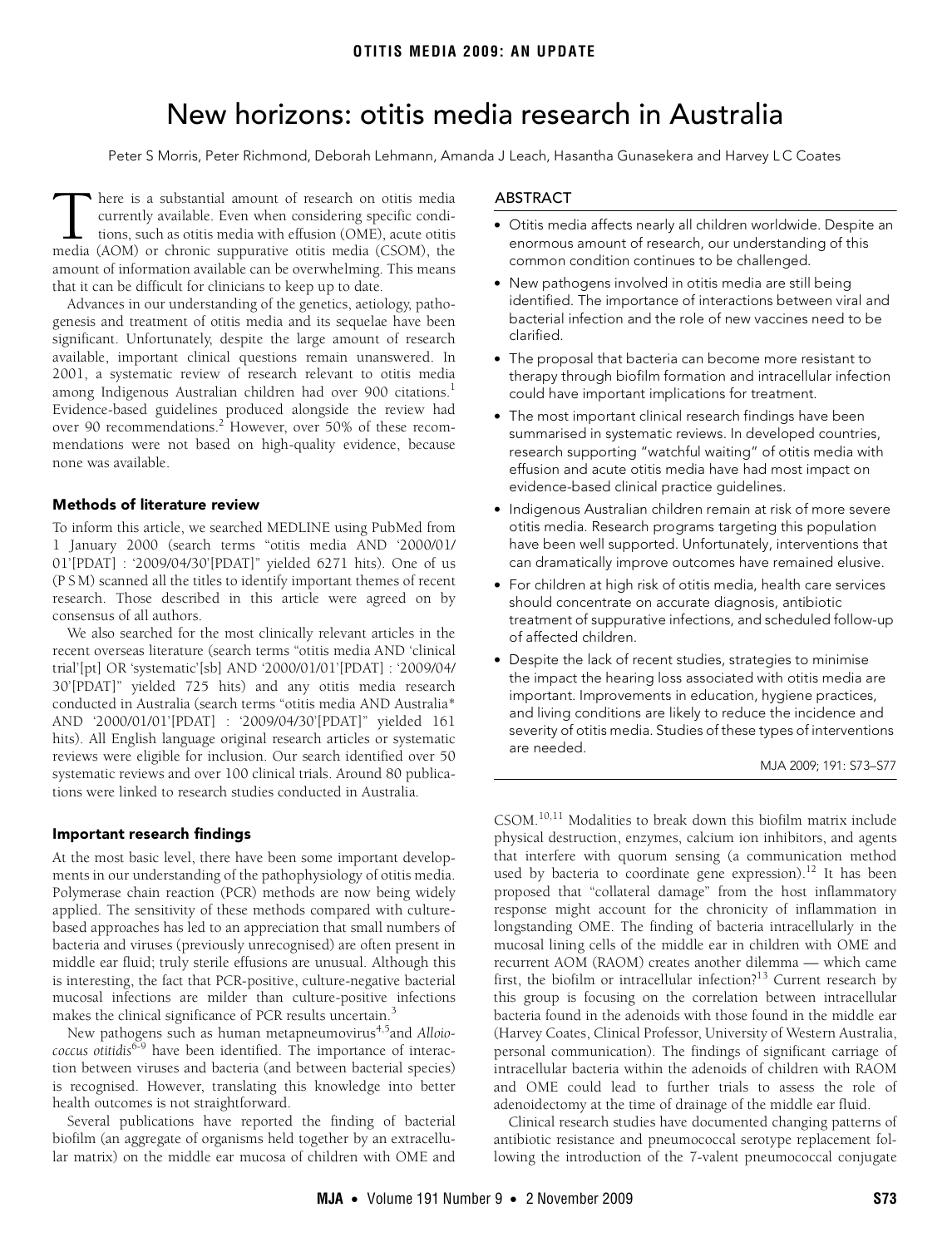vaccine. Although the impact of this vaccine on invasive pneumococcal disease has been substantial, well designed, large randomised controlled trials have shown that the reduction in risk of AOM is minimal.[14](#page-3-11) An important trial of an alternative 11-valent pneumococcal conjugate vaccine (now 10-valent) suggested that AOM caused by non-typeable *Haemophilus influenzae* may be (to an extent) a vaccine-preventable disease[.15](#page-3-12) If the *Haemophilus* protein D carrier protein is confirmed to be protective against nontypeable *H. influenzae* disease, this would stimulate more work on otitis media vaccines based on bacterial surface proteins. The role of viral vaccines in the prevention of otitis media has been documented for seasonal influenza infection. Other vaccines in development (such as a respiratory syncytial virus vaccine) could also have an impact.

A large number of randomised controlled trials examining treatment of otitis media have been summarised in systematic reviews and evidence-based guidelines.<sup>16</sup> Importantly, "watchful waiting" has emerged as an appropriate management strategy for OME and AOM in developed countries. Trials of "wait and see" prescribing have shown that provision of a prescription (for antibiotic treatment if the child does not improve spontaneously) can reduce the need for antibiotic therapy without compromising clinical care.[17](#page-3-14),[18](#page-3-15)

Individual patient data meta-analyses have provided further important information. Although children under 2 years of age with bilateral AOM or otorrhoea are most likely to benefit from antibiotic treatment, subgroups of children most likely to benefit from surgery for chronic OME have not yet been identified.<sup>[19](#page-3-16),[20](#page-3-17)</sup> Despite the ready availability of high-quality evidence, studies suggest that there has been no reduction in active treatment strategies used by Australian doctors.<sup>21,[22](#page-3-19)</sup>

#### The Australian contribution

Australian research into otitis media includes:

• studies of animal models assessing potential vaccine candidates and pathogen interactions;<sup>[23](#page-3-20),[24](#page-3-21)</sup>

- microbiological assessment of specimens from the naso-pharynx, middle ear, and ear discharge;<sup>25[-27](#page-3-23)</sup>
- mathematical modelling of otitis media pathogen interactions; $^{28}$  $^{28}$  $^{28}$
- prevalence surveys;<sup>[29](#page-3-25)</sup>
- epidemiological studies of risk factors;<sup>30</sup>
- research into features of mastoiditis $31,32$  $31,32$  and cholesteatoma; $33,34$  $33,34$  $33,34$
- reported management of otitis media; $35,36$  $35,36$
- clinical assessment of video-otoscopy;<sup>[37](#page-4-4)</sup>
- $\bullet$  the effect of swimming pools on otitis media;<sup>38</sup>
- measurement of speech comprehension in children with a history of otitis media; $3$
- $\bullet$  the impact of CSOM on sense of smell;<sup>[40](#page-4-7)</sup>
- the effect of fruit consumption; $41$
- the effects of surgery, including insertion of ventilation tubes,<sup>[42,](#page-4-9)[43](#page-4-10)</sup> adenoidectomy,<sup>44</sup> and myringoplasty;<sup>[45](#page-4-12)[,46](#page-4-13)</sup>
- the effects of antibiotic therapy;  $47-49$  $47-49$  and

• the impact of the newly introduced 7-valent conjugate pneumococcal vaccine.[50](#page-4-16)

Early onset of nasopharyngeal colonisation with *Streptococcus pneumoniae*, *H. influenzae*, and *Moraxella catarrhalis* is an important  $\frac{1}{1}$  feature of severe disease in Aboriginal children.<sup>25[,51](#page-4-17)</sup> An increased density of these bacterial pathogens is associated with more severe disease.<sup>52</sup> The presence of these bacteria on the hands of young children explains why transmission rates are likely to be high.<sup>53</sup>

One of the earliest reports of *Pseudomonas* biofilm in otitis media came from an Aboriginal child with CSOM.<sup>[54](#page-4-20)</sup> Similarly, two Australian groups noted high recovery of a slow-growing aerobic gram-positive bacterium, *Alloiococcus otitidis*, in 20%–60% of middle ear effusions on PCR assay or on special culture.<sup>[9](#page-3-6)[,13](#page-3-10),55</sup> A study of middle ear effusions in 39 ears from 25 children, using 16S ribosomal RNA sequencing of extracted DNA, showed that 35% of organisms isolated were *A. otitidis*. [55](#page-4-21) Further studies to determine the pathogenicity of the organism are warranted.

The Kalgoorlie Otitis Media Research Project found the measurement of otoacoustic emissions in 1–3-month-old Aboriginal children could predict children at risk for subsequent otitis media,[56](#page-4-22) and noted high rates of early nasopharyngeal bacteria carriage,  $51$  and that environmental tobacco smoke was a risk factor in otitis media[.30](#page-3-26) A follow-up study will evaluate otitis media screening and an awareness program regarding passive smoking and hand hygiene.

Australian researchers have been very active in supporting evidence-based practice for treatment of otitis media.<sup>[57](#page-4-23)</sup> Many contribute as authors and editors of systematic reviews published in the Cochrane Library. Efforts are made to ensure that all resources useful in the management of otitis media among Indigenous Australians are freely available on the Australian Indigenous HealthInfoNet (http://www.healthinfonet.ecu.edu.au/ other-health-conditions/ear). Australian researchers also contribute to better health interventions by conducting randomised controlled trials. Four Australian randomised controlled trials of otitis media management have been published since the year 2000, and others are in progress (or awaiting publication). Most of the trials (3/4) have addressed antibiotic use in Aboriginal children (topical ciprofloxacin ear drops for CSOM<sup>[47,](#page-4-14)[48](#page-4-24)</sup> and long-term amoxycillin prophylaxis for infants)[.49](#page-4-15) One trial assessed the use of topical lignocaine for children with AOM.[58](#page-4-25) A CSOM study contributed to a change in clinical practice, with topical ciprofloxacin drops now approved for use in Aboriginal and Torres Strait Islander children. $47$  The findings of the trials on long-term antibiotics and local anaesthetics could also be applied clinically.

#### Clinical implications

It is important to recognise that only a small proportion of the medical literature should be applied in clinical practice. Clinical epidemiologists have estimated that approximately 2% of publica-tions are methodologically rigorous and useful to clinicians.<sup>[59](#page-4-26)</sup> Clinicians caring for children with otitis media are most interested in studies that assess the accuracy of diagnostic tests or the potential health benefits of interventions. A recent Australian review summarised the findings of systematic reviews relevant to clinical practice. $60$  The key points were summarised as follows:

• pneumatic otoscopy and/or tympanometry are the only reliable methods for detecting the presence of middle ear effusion;

• Australian Indigenous children have the highest burden of otitis media of any children in the world;

• immediate antibiotic treatment is optional for non-Indigenous children with AOM;

• non-Indigenous children with OME can be observed safely for 3–6 months; and

• children with CSOM need ear cleaning and topical antibiotics until the discharge resolves.<sup>[60](#page-4-27)</sup>

Overall, the results of systematic reviews of studies conducted overseas will be applicable to Australian children. The potential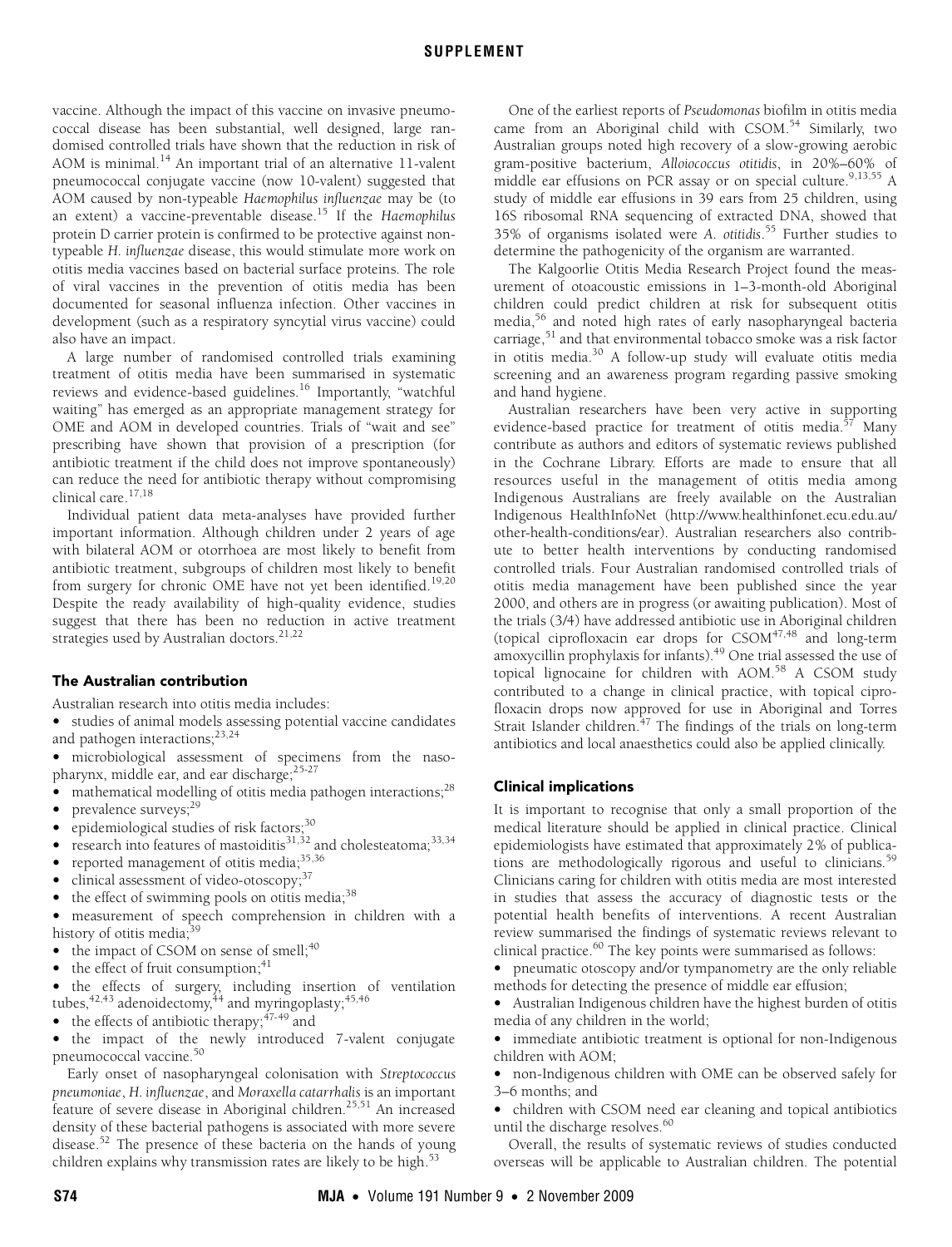exception would be Indigenous children at high risk, among whom perforation of the tympanic membrane and subsequent CSOM is common. Importantly, there are also important contextual issues to be considered in remote communities.<sup>61</sup> It is likely that Australian studies would also be needed to clarify the most appropriate health care interventions.

#### New initiatives

Research into otitis media in Australia has been well supported by the National Health and Medical Research Council (NHMRC) and the Australian Government Department of Health and Ageing. Most research in Australia has focused on potential vaccines $\overline{62}$  $\overline{62}$  $\overline{62}$  and reducing the burden of otitis media among Indigenous children.[26](#page-3-30)[,63](#page-4-30) Studies of the pathophysiology of disease are still underway. They include an assessment of the role of viruses in determining tympanic membrane perforation, mathematical modelling of transmission and ear state dynamics, and intensive molecular investigation of nasopharyngeal swabs to identify the full range of colonising pathogenic and non-pathogenic organisms. Improvements in technology have made the assessment of genetic risk factor studies feasible.[64](#page-4-31) Two studies examining the genetics of RAOM are being conducted in Western Australia. One study is looking for genetic indicators and their immunological correlates of RAOM in children 3 years and under. The other is examining familial history and DNA testing of 1000 children with RAOM (and their close relatives), seeking to identify the genes associated with the disease.

Important new randomised controlled trials in progress include:

• maternal immunisation with pneumococcal vaccine during pregnancy;

• antibiotics for the treatment of asymptomatic bulging of the tympanic membrane identified on screening;

- family support by Indigenous health brokers;
- enhanced family support via telephone, fax, email and mail; and
- smoking cessation strategies for parents.

Other ongoing studies include surveillance of pneumococcal and *H. influenzae* carriage and presence in middle ear effusions in the era of pneumococcal vaccination and changing antibiotic use; and an assessment of the association between swimming pools in remote communities and otitis media.

Surveillance of nasopharyngeal carriage organisms is complementary to routinely collected data on rates of invasive pneumococcal disease, and is ongoing in the Northern Territory and WA. This should help predict the potential impact of new vaccines. Other potential randomised controlled trials that are yet to receive funding include assessments of the effect of maternal immunisation with influenza vaccine, the role of combining two different conjugate pneumococcal vaccines, and surgical interventions for chronic OME.

To date, there is no evidence that screening for otitis media or hearing loss due to middle ear disease is associated with substantial health benefit (or harm)[.65](#page-4-32) For Aboriginal children, the high rates of poor outcomes provide a persuasive argument for more active surveillance of at-risk children.<sup>66</sup> A program of active surveillance is currently being evaluated in the Goldfields region of WA. However, determining whether identified children will benefit from subsequent action is important. Potential interventions include medical or surgical treatments and assistance with hearing and communication. It is likely that randomised controlled trial designs will be needed for many of these types of questions. Improvements in medical record management may also improve quality of care. New medical record documentation applications, such as MMEx (Medical Message Exchange), that are being utilised in Aboriginal health services in WA allow a patient's medical history, audiometry results, and video-otoscopic images to be emailed to distant experts.

Patients in Australia may also benefit from the results of more innovative research studies. The use of non-pathogenic bacteria and xylitol gum may have a role in treatment.<sup>67,68</sup> New concepts of biofilm and intracellular bacteria in middle ear disease may lead to changes in our clinical approach (eg, use of mechanical irrigation methods for treating CSOM) and preference for antibiotics (eg, azithromycin or ciprofloxacin) that are concentrated intracellularly. New research into surgical interventions may lead to biodegradable grommets, totally implantable hearing aids and tissueengineered tympanic membranes. Japanese investigators have successfully performed 30 myringoplasties using tissue growth factors and fibrin glue, with a primary healing of 73%, a further 20% with the second application and total success at the third procedure.[69](#page-4-0) It remains to be seen whether these outpatient procedures are appropriate interventions for the significant number of Indigenous adults and children with CSOM.

The interface between medicine and education is critical in dealing with otitis media and its complications. Unfortunately, there has been little recent research addressing this issue in Australia. Caregivers who deal directly with affected children and their families (whether they are teachers, Aboriginal health workers, community nurses, or general practitioners) must educate families regarding the effect of hearing loss on speech, language and education. All schools with high numbers of children with hearing impairments should have classroom sound field systems with wireless infrared technology. Support for training speech pathologists, audiologists, and teachers of the deaf to work in regional and remote Australia is needed to address a chronic shortage of these important professionals. All these professions should offer programs that increase the number of practising Indigenous clinicians.

#### Conclusions

Research in Australia is making an important contribution to the literature worldwide. Systematic reviews and studies of a high-risk population (Indigenous children) have been most informative. As "watchful waiting" becomes the preferred standard of care in developed countries, Australian researchers are ideally placed to determine the health benefits (and harms) of interventions for populations with high rates of suppurative complications. Over the next 10 years, identification of subgroups of patients most likely to benefit from more active management will probably be the most significant development worldwide. New therapies are unlikely to be as important as the more appropriate application of currently available interventions. At this point in time, Aboriginal Medical Services should concentrate on accurate diagnosis, antibiotic treatment, and scheduled follow-up of affected children. Strategies to minimise the impact of hearing loss are equally important. Crucially, advocates for Indigenous child health recognise that improvements in education, hygiene practices, and living conditions are likely to reduce the prevalence and severity of otitis media.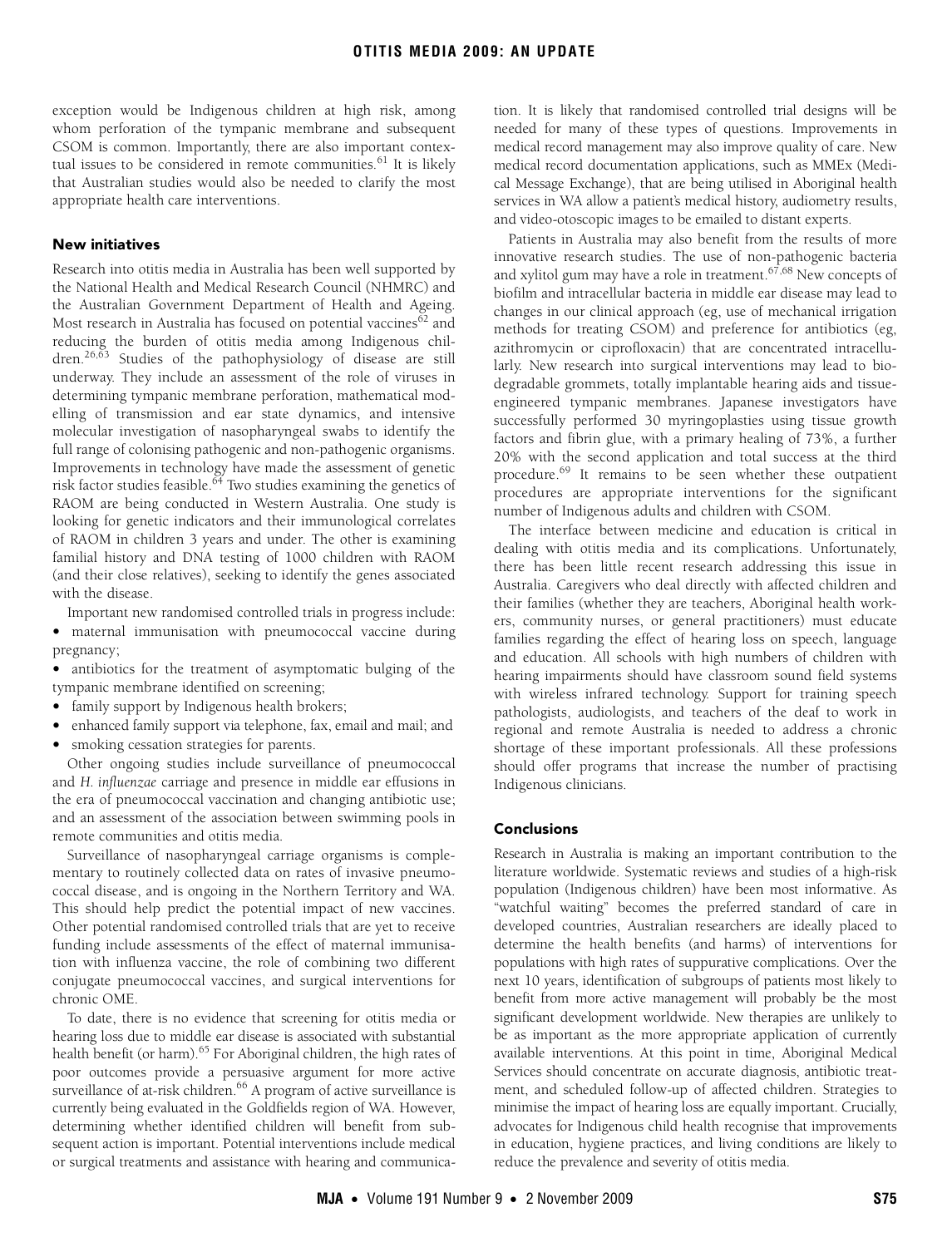## Acknowledgements

We are grateful to all the Indigenous families who have supported Australian otitis media research over many years.

## Competing interests

Peter Morris has been a consultant for GlaxoSmithKline and has received research funding from GlaxoSmithKline and Wyeth Vaccines. Peter Richmond has received research funding from GlaxoSmithKline and has been a consultant for Wyeth Vaccines. Deborah Lehmann has been a consultant for GlaxoSmithKline. Amanda Leach has received research funding from Glaxo-SmithKline and Wyeth Vaccines. Harvey Coates has been a consultant for GlaxoSmithKline and Alcon Laboratories.

## Author details

Peter S Morris, MB BS, FRACP, PhD, Associate Professor,<sup>1</sup> and General Paediatrician<sup>2</sup>

Peter Richmond, MB BS, FRACP, Associate Professor, School of Paediatrics and Child Health<sup>3</sup>

Deborah Lehmann, MB BS, MSc, Epidemiologist<sup>4</sup>

Amanda J Leach, MAgSci, PhD, Associate Professor<sup>1</sup>

Hasantha Gunasekera, DCH, FRACP, MIPH(Hons), General

Paediatrician,<sup>5</sup> and Clinical Lecturer<sup>6</sup>

Harvey LC Coates, AO, MS, FRACS, Clinical Professor,<sup>3</sup> and Senior Ear, Nose and Throat Surgeon<sup>7</sup>

1 Child Health Division, Menzies School of Health Research, Darwin, NT.

2 NT Clinical School, Flinders University, Darwin, NT

3 University of Western Australia, Perth, WA.

4 Telethon Institute for Child Health Research, Centre for Child Health Research, University of Western Australia, Perth, WA.

5 Children's Hospital at Westmead, Sydney, NSW.

6 University of Sydney, Sydney, NSW.

7 Princess Margaret Hospital for Children, Perth, WA.

Correspondence: peterm@menzies.edu.au

#### References

- <span id="page-3-0"></span>1 Couzos S, Metcalf S, Murray R. Systematic review of existing evidence and primary care guidelines on the management of otitis media in Aboriginal and Torres Strait Islander populations. Canberra: Office for Aboriginal and Torres Strait Islander Health Services, Commonwealth Department of Health and Family Services, 2001.
- <span id="page-3-1"></span>2 Morris P, Ballinger D, Leach A, et al. Recommendations for clinical care guidelines on the management of otitis media in Aboriginal and Torres Strait Islander populations. Canberra: Office for Aboriginal and Torres Strait Islander Health Services Commonwealth Department of Health and Family Services, 2001.
- <span id="page-3-2"></span>3 Palmu AA, Saukkoriipi PA, Lahdenkari MI, et al. Does the presence of pneumococcal DNA in middle-ear fluid indicate pneumococcal etiology in acute otitis media? J Infect Dis 2004; 189: 775-784.
- <span id="page-3-3"></span>4 Williams JV, Wang CK, Yang CF, et al. The role of human metapneumovirus in upper respiratory tract infections in children: a 20-year experience. J Infect Dis 2006; 193: 387-395.
- <span id="page-3-4"></span>5 Williams JV, Tollefson SJ, Nair S, Chonmaitree T. Association of human metapneumovirus with acute otitis media. Int J Pediatr Otorhinolaryngol 2006; 70: 1189-1193.
- <span id="page-3-5"></span>6 Leskinen K, Hendolin P, Virolainen-Julkunen A, et al. The clinical role of Alloiococcus otitidis in otitis media with effusion. Int J Pediatr Otorhinolaryngol 2002; 66: 41-48.
- 7 Leskinen K, Hendolin P, Virolainen-Julkunen A, et al. Alloiococcus otitidis in acute otitis media. Int J Pediatr Otorhinolaryngol 2004; 68: 51-56.
- 8 Harimaya A, Takada R, Hendolin PH, et al. High incidence of Alloiococcus otitidis in children with otitis media, despite treatment with antibiotics. J Clin Microbiol 2006; 44: 946-949.
- <span id="page-3-6"></span>9 Ashhurst-Smith C, Hall ST, Walker P, et al. Isolation of Alloiococcus otitidis from Indigenous and non-Indigenous Australian children with chronic otitis media with effusion. FEMS Immunol Med Microbiol 2007; 51: 163-170.
- <span id="page-3-7"></span>10 Post JC. Direct evidence of bacterial biofilms in otitis media. Laryngoscope 2001; 111: 2083-2094.
- <span id="page-3-8"></span>11 Hall-Stoodley L, Hu FZ, Gieseke A, et al. Direct detection of bacterial biofilms on the middle-ear mucosa of children with chronic otitis media. JAMA 2006; 296: 202-211.
- <span id="page-3-9"></span>12 Vlastarakos PV, Nikolopoulos TP, Maragoudakis P, et al. Biofilms in ear, nose, and throat infections: how important are they? Laryngoscope 2007; 117: 668-673.
- <span id="page-3-10"></span>13 Coates H, Thornton R, Langlands J, et al. The role of chronic infection in children with otitis media with effusion: evidence for intracellular persistence of bacteria. Otolaryngol Head Neck Surg 2008; 138: 778-781.
- <span id="page-3-11"></span>14 Jansen AG, Hak E, Veenhoven RH, et al. Pneumococcal conjugate vaccines for preventing otitis media. Cochrane Database Syst Rev 2009; (2): CD001480.
- <span id="page-3-12"></span>15 Prymula R, Peeters P, Chrobok V, et al. Pneumococcal capsular polysaccharides conjugated to protein D for prevention of acute otitis media caused by both Streptococcus pneumoniae and non-typable Haemophilus influenzae: a randomised double-blind efficacy study. Lancet 2006; 367: 740-748.
- <span id="page-3-13"></span>16 Rosenfeld RM, Bluestone CD. Evidence-based otitis media. Hamilton, Ont: BC Decker, 1999.
- <span id="page-3-14"></span>17 Little P, Gould C, Williamson I, et al. Pragmatic randomised controlled trial of two prescribing strategies for childhood acute otitis media. BMJ 2001; 322: 336-342.
- <span id="page-3-15"></span>18 Spiro DM, Tay KY, Arnold DH, et al. Wait-and-see prescription for the treatment of acute otitis media: a randomized controlled trial. JAMA 2006; 296: 1235-1241.
- <span id="page-3-16"></span>19 Rovers MM, Glasziou P, Appelman CL, et al. Antibiotics for acute otitis media: a meta-analysis with individual patient data. Lancet 2006; 368: 1429-1435.
- <span id="page-3-17"></span>20 Rovers MM, Black N, Browning GG, et al. Grommets in otitis media with effusion: an individual patient data meta-analysis. Arch Dis Child 2005; 90: 480-485.
- <span id="page-3-18"></span>21 Rob MI, Westbrook JI, Taylor R, Rushworth R. Increased rates of ENT surgery among young children: have clinical guidelines made a difference? J Paediatr Child Health 2004; 40: 627-632.
- <span id="page-3-19"></span>22 Pan Y, Henderson J, Britt H. Antibiotic prescribing in Australian general practice: how has it changed from 1990–91 to 2002–03? Respir Med 2006; 100: 2004-2011.
- <span id="page-3-20"></span>23 Cripps AW, Kyd J. Bacterial otitis media: current vaccine development strategies. Immunol Cell Biol 2003; 81: 46-51.
- <span id="page-3-21"></span>24 Krishnamurthy A, McGrath J, Cripps AW, Kyd JM. The incidence of Streptococcus pneumoniae otitis media is affected by the polymicrobial environment particularly Moraxella catarrhalis in a mouse nasal colonisation model. Microbes Infect 2009; 11: 545-553.
- <span id="page-3-22"></span>25 Leach AJ, Boswell JB, Asche V, et al. Bacterial colonization of the nasopharynx predicts very early onset and persistence of otitis media in Australian Aboriginal infants. Pediatr Infect Dis J 1994; 13: 983-989.
- <span id="page-3-30"></span>26 Lehmann D, Arumugaswamy A, Elsbury D, et al. The Kalgoorlie Otitis Media Research Project: rationale, methods, population characteristics and ethical considerations. Paediatr Perinat Epidemiol 2008; 22: 60-71.
- <span id="page-3-23"></span>27 Stuart J, Butt H, Walker P. The microbiology of glue ear in Australian Aboriginal children. J Paediatr Child Health 2003; 39: 665-667.
- <span id="page-3-24"></span>28 Jacoby P, Watson K, Bowman J, et al. Modelling the co-occurrence of Streptococcus pneumoniae with other bacterial and viral pathogens in the upper respiratory tract. Vaccine 2007; 25: 2458-2464.
- <span id="page-3-25"></span>29 Morris PS, Leach AJ, Silberberg P, et al. Otitis media in young Aboriginal children from remote communities in northern and central Australia: a cross-sectional survey. BMC Pediatr 2005; 5: 27.
- <span id="page-3-26"></span>30 Jacoby PA, Coates HL, Arumugaswamy A, et al. The effect of passive smoking on the risk of otitis media in Aboriginal and non-Aboriginal children in the Kalgoorlie–Boulder region of Western Australia. Med J Aust 2008; 188: 599-603.
- <span id="page-3-27"></span>31 Ho D, Rotenberg BW, Berkowitz RG. The relationship between acute mastoiditis and antibiotic use for acute otitis media in children. Arch Otolaryngol Head Neck Surg 2008; 134: 45-48.
- <span id="page-3-28"></span>32 Taylor MF, Berkowitz RG. Indications for mastoidectomy in acute mastoiditis in children. Ann Otol Rhinol Laryngol 2004; 113: 69-72.
- <span id="page-3-29"></span>33 Jassar P, Murray P, Wabnitz D, Heldreich C. The posterior attic: an observational study of Aboriginal Australians with chronic otitis media (COM) and a theory relating to the low incidence of cholesteatomatous otitis media versus the high rate of mucosal otitis media. Int J Pediatr Otorhinolaryngol 2006; 70: 1165-1167.